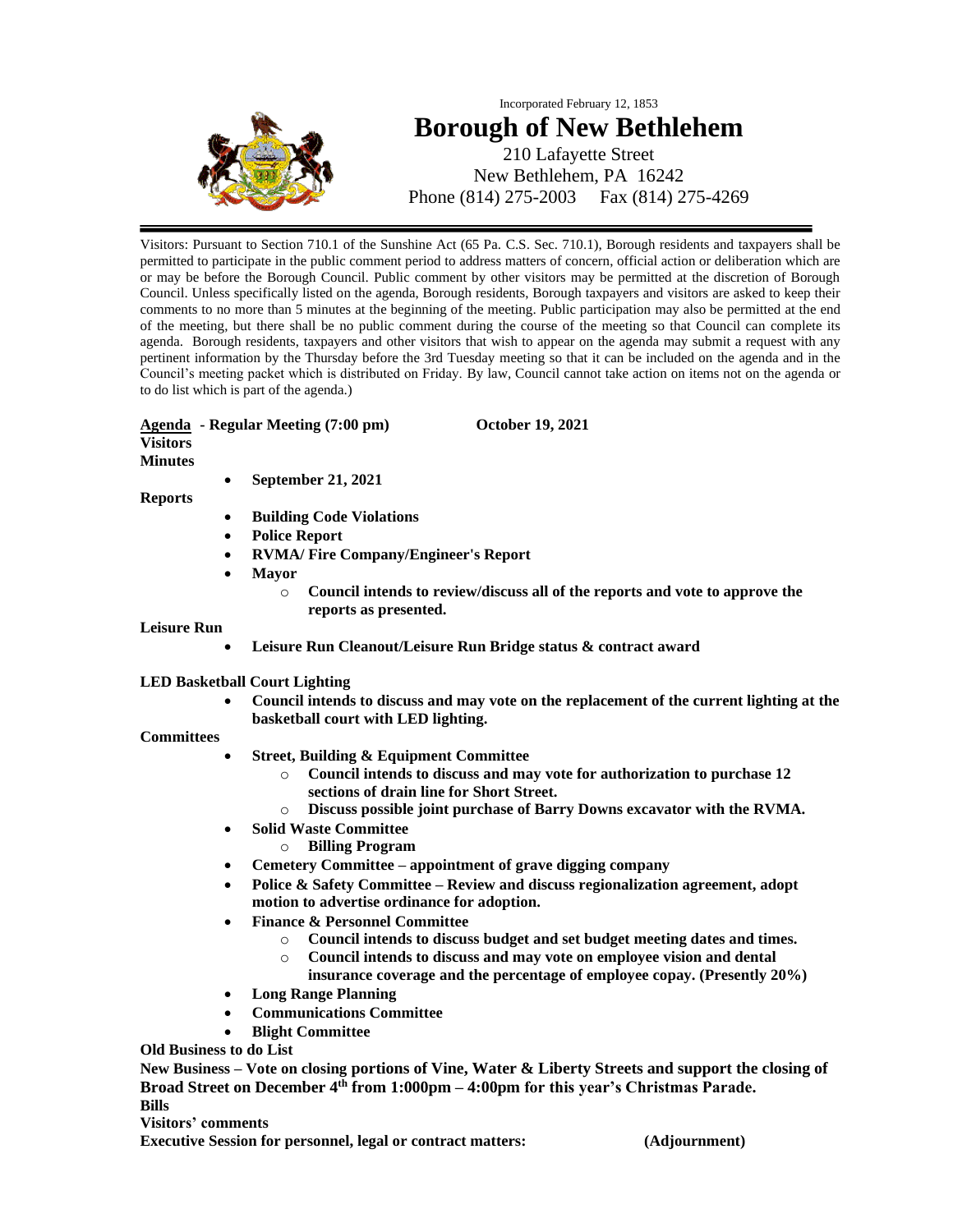### **To Do List – From September 21, 2021 Meeting**

| Council:                                                | Meet with Clarion County Emergency Management<br>representatives to discuss and review hazard mitigation<br>projects.                                                                                     |
|---------------------------------------------------------|-----------------------------------------------------------------------------------------------------------------------------------------------------------------------------------------------------------|
|                                                         | Committee heads are to present their budget to the finance<br>committee Chairman prior to October 1, 2021.                                                                                                |
| Mayor:                                                  | Looking into upgrading the borough's cell phones to 5G.                                                                                                                                                   |
| <b>Communications Committee:</b><br>Cemetery Committee: | Speak with High School regarding students and the J.M.<br>Smucker plant regarding employee speeding and not<br>stopping at stop signs.                                                                    |
|                                                         | Sheffer - Research camera options for the cemetery and<br>purchase a camera with the cost not to exceed \$500.00.                                                                                         |
|                                                         | Obtain quotes from various companies for digging graves.                                                                                                                                                  |
| Solid Waste Committee:                                  | Purchase up to four new 64-gallon trash cans with the<br>borough logo.                                                                                                                                    |
| Personnel & Finance Committee:                          |                                                                                                                                                                                                           |
| Long Range Planning:                                    | Draft a smoking ordinance and researching regulations for<br>implementation and enforcement.                                                                                                              |
|                                                         | Draft parking permit form and see what type of parking<br>hanger/sign to use, along with how to designate months<br>permit is paid for.                                                                   |
| Police/Safety Committee:                                | Step up enforcement of speeding and not stopping at stop signs<br>on Penn Street.                                                                                                                         |
|                                                         | Begin the process of hiring a new full-time officer following all<br>Civil Service requirements.                                                                                                          |
| St/Equip./Blding. Committee:                            | Paint Pickle Ball lines on the basketball court and purchase a<br>retractable net with cost not to exceed \$500.                                                                                          |
|                                                         | Excavate a portion of Short Street to try and find the problem<br>with one of the storm drains.                                                                                                           |
|                                                         | Obtain quotes for a new truck in addition to getting a quote for<br>the sale of the old truck. Vote on purchase.                                                                                          |
| Secretary:                                              | Review the contents of the borough's safety deposit box.<br>Mateer, Sheffer, Barrett, McGarrity.                                                                                                          |
|                                                         | Submit the Traffic Signal Maintenance Agreement and<br>Resolution. (In Progress)                                                                                                                          |
|                                                         | Contact LSM Landscaping's owner Luca Montana to see if he<br>would be interested in performing grave openings in the<br>borough cemetery. 814-797-0304 (Completed)                                        |
|                                                         | Notify Leach Insurance and Beels Insurance of council's<br>property and work comp decision. (Completed)                                                                                                   |
|                                                         | Work with Beels Insurance to get all coverages in place for<br>October 1, 2021. (Had meeting with Beels on 9/24. Beels said<br>insurance will be in place and ready to go for $10/1/21$ .)<br>(Completed) |